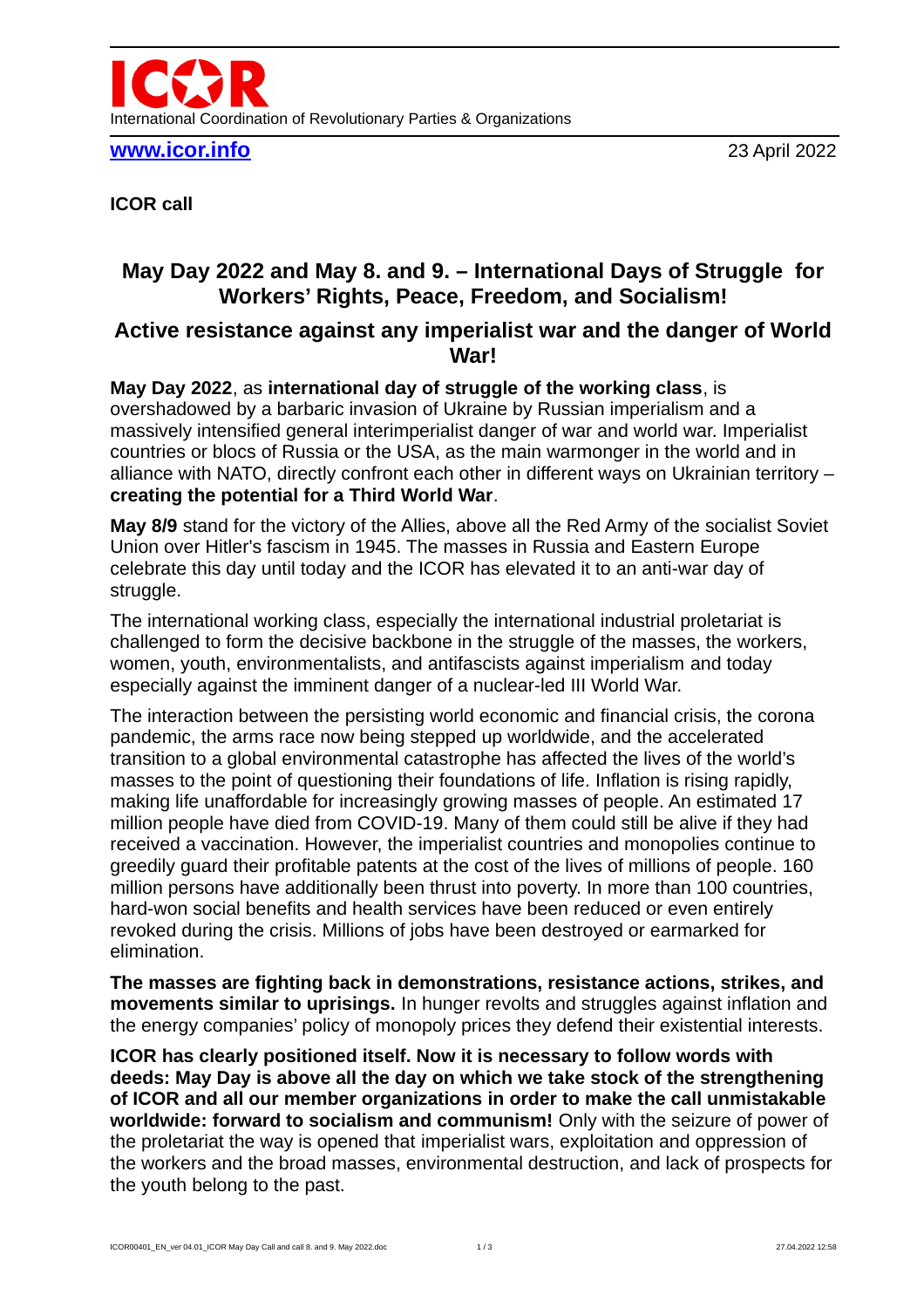## **Active resistance:**

**No to Russia's war of aggression against Ukraine!**

**No to every imperialist policy – Step up the anti-imperialist struggle against the threat of World War – Strengthen the anti-imperialist and antifascist united front!**

**Fight the shifting of the burdens of war and crises on the backs of the workers and the toiling masses!**

**For the right of self-determination of nations!**

**Long live the friendship between the Ukrainian and Russian peoples! Worldwide struggle for democracy, peace, freedom, and socialism!**

Signatories (as of 27 April 2022, further signatories possible):

- 1. PCPCI Parti Communiste Proletarien de Côte d'Ivoire (Proletarian Communist Party of Ivory Coast)
- 2. UPC-Manidem Union des Populations du Cameroun Manifeste National pour l'Instauration de la Démocratie (Union of Populations of Cameroon - National Manifesto for the Establishment of Democracy)
- 3. MMLPL Moroccan Marxist-Leninist Proletarian Line
- 4. CPSA (ML) Communist Party of South Africa (Marxist-Leninist)
- 5. PCT Parti Comuniste du Togo (Communist Party of Togo)
- 6. PPDS Parti Patriotique Démocratique Socialiste (Patriotic Democratic Socialist Party), Tunisia
- 7. CPB Communist Party of Bangladesh
- 8. CPI (ML) Red Star Communist Party of India (Marxist-Leninist) Red Star
- 9. NCP (Mashal) Nepal Communist Party (Mashal)
- 10. PPRF Patriotic Peoples Republican Front of Nepal
- 11. CPA/ML Communist Party of Australia (Marxist-Leninist)
- 12. БКП Българска Комунистическа Партия (Bulgarian Communist Party)
- 13. PR-ByH Partija Rada ByH (Party of Labor Bosnia and Herzegovina)
- 14. MLPD Marxistisch-Leninistische Partei Deutschlands (Marxist-Leninist Party of Germany)
- 15. UC Unité Communiste (Communist United ), France
- 16. UPML Union Prolétarienne Marxiste-Léniniste (Marxist-Leninist Proletarian Union), France
- 17. KOL Kommunistische Organisation Luxemburg (Communist Organization of Luxemburg)
- 18. RM Rode Morgen (Red Dawn), Netherlands
- 19. UMLP União Marxista-Leninista Portuguesa (Portuguese Marxist-Leninist Union)